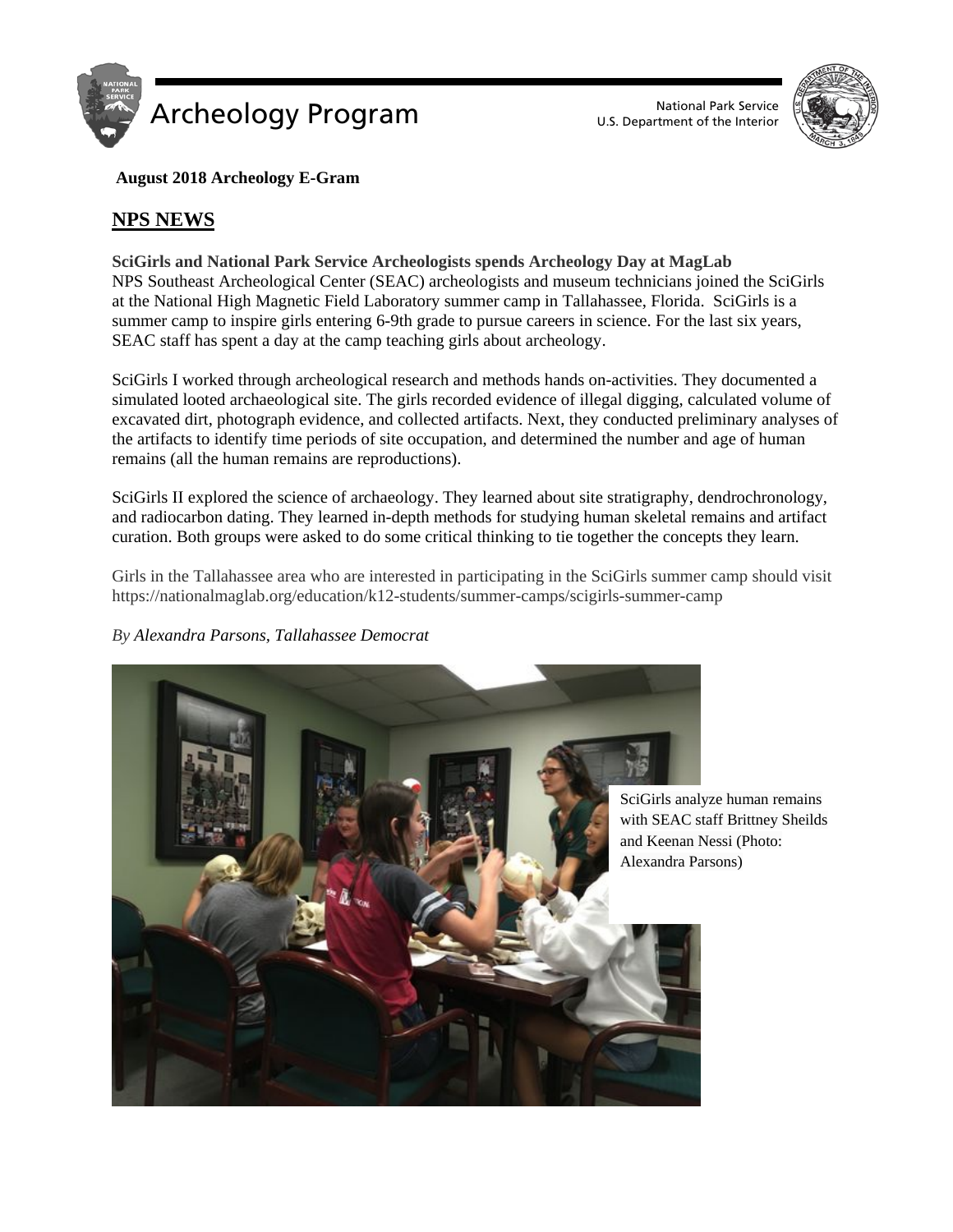## **[Casa Grande Ruins National Monument](https://www.nps.gov/cagr/) Celebrates Centennial**

On August 3, 1918, President Woodrow Wilson used his powers under the Antiquities Act to establish Casa Grande Ruins as a National Monument to protect "the prehistoric ruin known as Casa Grande…ruins of the ancient buildings and other objects of prehistoric interest" (Proc. No. 1470). Today, nearly 100,000 people come to Casa Grande Ruins each year.

Rising four stories into the air, Casa Grande is probably the most significant surviving example of Hohokam building techniques and architecture made from caliche, a concrete-like mixture of sand, clay, and calcium carbonate (limestone). Although it was built close to 700 years ago, the Casa Grande remains one the tallest structures in the town of Coolidge, Arizona. Padre Eusebio Francisco Kino, a missionary and one of the first Spanish visitors to the site, coined the name Casa Grande, which means "great house" or "big house" in Spanish.

Situated 1.5 miles south of the Gila River, Casa Grande is the largest and best preserved of the Hohokam big houses. The base of the structure is approximately 60 feet long by 40 feet wide. Close to four feet thick, the walls have resisted hundreds of years of wind and water erosion. Holes in east and west walls of the edifice near the top of the structure align with the sun at the summer solstice, the fall and spring equinox, and with the moon when it arrives at a certain point every 18.61 years. The four southern tribes of Arizona, as well as some pueblo tribes, claim Hohokam ancestry.

Casa Grande was influential to the creation and implementation of laws to protect archeological sites in the United States. Casa Grande was one of the first recipients of federal protection when President Benjamin Harrison proclaimed the 480-acre federal archeological reservation in 1892. In recognition of the structure's fragility, preservationists put a roof over the big house in 1903. The struggle to protect Casa Grande represented some of the earliest activism by archeologists, other scholars, and preservationists to preserve archeological sites, and led to the creation of the Antiquities Act of 1906.

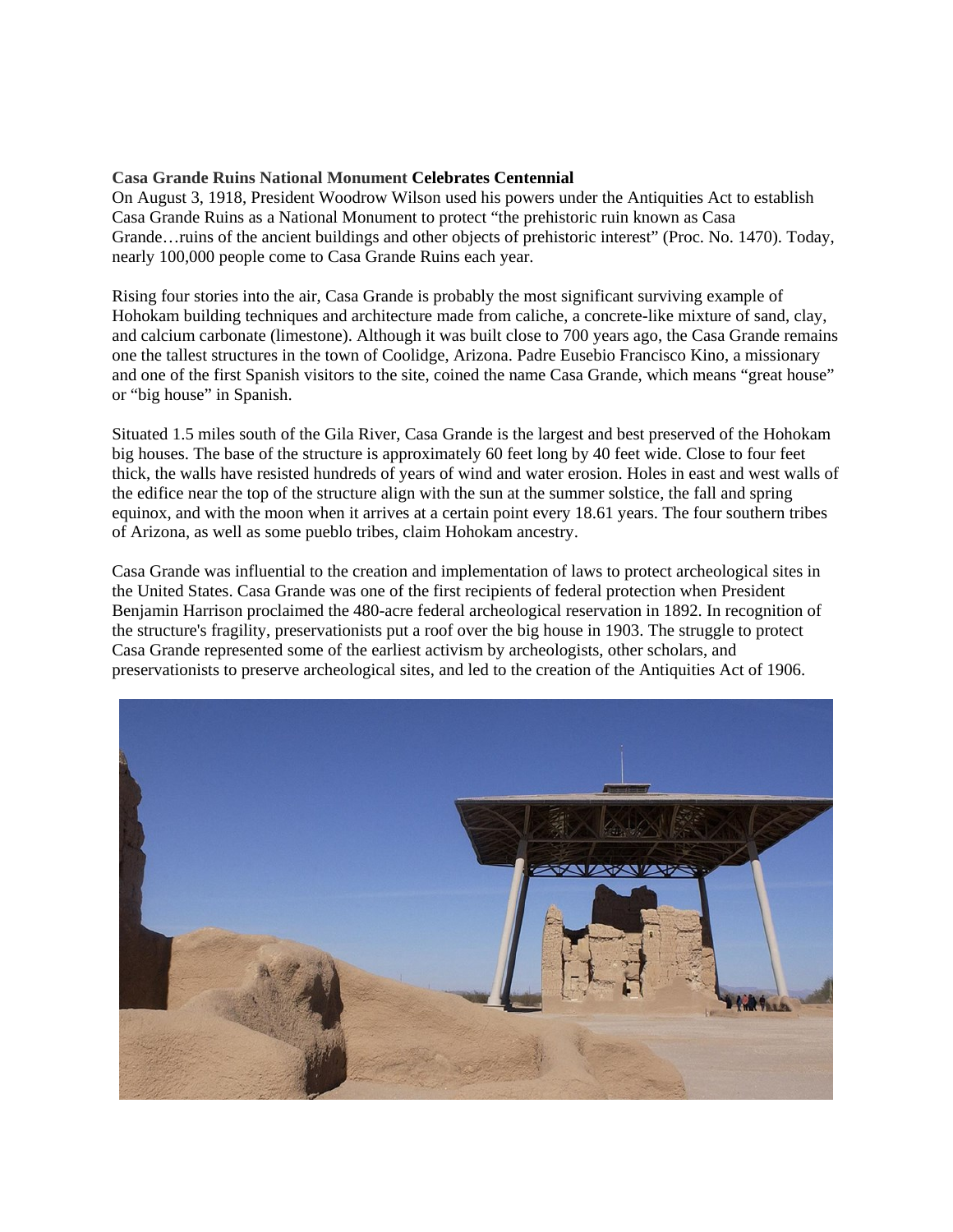### **Federal Historic Preservation Laws Publication Available**

The NPS State, Tribal, Local, Plans & Grants Division has finalized the fifth edition of the *Federal Historic Preservation Laws*, an anthology of Federal laws and portions of laws related to the preservation of the United States' cultural heritage. This newest update presents recent changes in the laws.

The State, Tribal, Local, Plans and Grants division is a part of NPS Cultural Resources, Partnerships and Science. John Renaud and Jessica Goodman prepared and edited the text. Matthew Payne designed the publication.

The web version of the book is available at [go.nps.gov/preservationlaws.](http://go.nps.gov/preservationlaws) Physical copies will be available through the Government Publishing Office this fall.

### **Vandal at Biscayne National Park Convicted**

In February 2018 Interpretive Ranger Elizabeth Strom reported an encounter with a visitor who had been removing artifacts from archeological context at the park. Ranger Raul Ruiz followed up with an investigation. The individual admitted that he was a bottle collector and pleaded guilty to several misdemeanor crimes including possession with the intent to remove archeological material from NPS lands (36 CFR 2.1(a)(6)) as well as interfering with government operations (36 CFR 2.32(a)(1)) and was fined \$460.00.

The case was successfully prosecuted by US Attorneys Thomas Watts-Fitsgerald and Peter Outerbridge

## **Bandelier National Monument Seeks Vandals**

The NPS needs the public's help finding a vandal who struck an archeological site called Duchess Castle at Bandelier NM earlier this summer. Superintendent Jason Lott said he said he can't give out specifics about the vandalism or even release pictures of the damage because the park is offering a \$10,000 reward for information leading to an arrest and an eventual conviction. Anyone with information about this incident should contact the park.

It's not the first time New Mexico's national monuments have been targeted by vandals. In 2015, petroglyphs in Petroglyph NM, on Albuquerque's west side, were tagged with graffiti, in addition to \$75,000 in cleanup costs because tires and trash were dumped across the park. No one was ever caught.

In 2017, two teens vandalized the headquarters of Salinas Pueblo Missions NM in Mountainair, damaging the statue of Saint Francis de Assisi and throwing cigarette butts and trash into the fountain. Their punishment, when they eventually got caught, was to clean it up.

#### **Volumes from Maritime Cultural Landscape Symposium Available**

The edited proceedings of the Maritime Cultural Landscape Symposium, held on the campus of the University of Wisconsin-Madison in the fall of 2015 are now available for download from the NPS National Register Landscape Initiative page. The symposium was hosted by the National Park Service, the National Oceanic and Atmospheric Administration, the Bureau of Ocean Energy Management, and the Wisconsin State Historic Preservation Office.

This version of the proceedings supersedes an earlier unedited version. The papers and edited transcripts are collected in Volume 1; the videos, with links, are in Volume 2.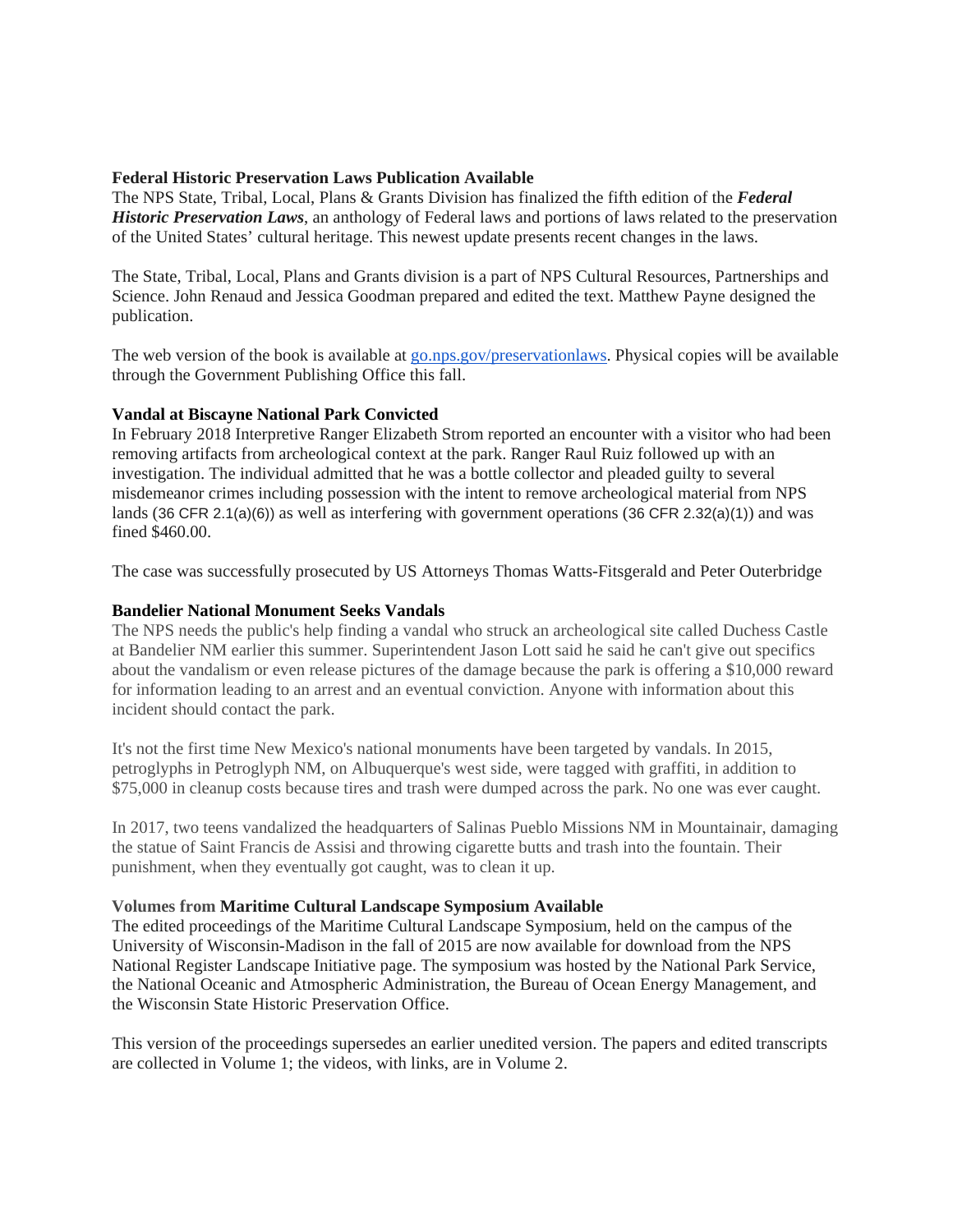## Volume 1:

<https://www.nps.gov/nr/publications/guidance/NRLI/presentations/MCLS-Proceedings-vol1-final.pdf>

#### Volume 2:

<https://www.nps.gov/nr/publications/guidance/NRLI/presentations/MCLS-Proceedings-vol2-final.pdf>

# **FEDERAL NEWS**

# **International Archaeology Day in October**

Every October the Archaeological Institute of America (AIA) and organizations around the world present archaeological programs and activities for people of all ages and interests on International Archaeology Day (IAD). Whether it is a family-friendly archaeology fair, a guided tour of a local archaeological site, a lecture, or a classroom visit from an archaeologist, the interactive, hands-on programs provide the chance to indulge your inner Indiana Jones.

The 2018 International Archaeology Day poster has been unveiled! You can now download and print the IAD poster to display before or at your event, and e sure to submit your event to be part of the action! Completing the event form will automatically add any organizations you include on the Sponsoring Institution/Organization line to the 2018 IAD Collaborating Organizations list.

To learn more about International Archaeology Day, go to https://www.archaeological.org/archaeologyday/about

# **Bureau of Land Management Researchers Seek Descendants of La Parida**

Archeologist Brenda Wilkinson with the BLM Socorro Field Office is trying to locate descendants of a town that was once located on the banks of the Rio Grande, east of Escondida, New Mexico. For a brief period La Parida was a vital part of El Camino Real, and Wilkinson believes direct descendants of the community's inhabitants may still be residing in the area. La Parida is one of the oldest Hispanic communities of the pos-1680 Pueblo Revolt in the area. After the Spanish re-conquest in 1692, the middle Rio Grande area was one of the last to be resettled.

According to records, the town of about 200 people originated around 1820, the transition period between Spanish and Mexican rule. After Mexico's independence from Spain in 1821 trade with the U.S. was no longer banned, and trade items made their way from the Santa Fe Trail south along the Camino Real. The town was hit by several Rio Grande flooding events, rebuilt on higher ground, and eventually abandoned around 1860, 52 years before New Mexico statehood.

Wilkinson asked that anyone who believes their ancestors once lived in La Parida to email [bwilkins@blm.gov.](mailto:bwilkins@blm.gov)

# *By John Larson / El Defensor Chieftain*

# **Bureau of Reclamation Finds Mammoth in Buffalo Bill Reservoir**

A research team headed by Wyoming State Archaeologist Greg Pierce has recovered recover the remains of a Columbian mammoth, a Pleistocene-era horse, bison, camel and a small artiodactyl similar to a deer from the Buffalo Bill Reservoir, west of Cody, Wyoming. The remains of the mammoth were exposed by low water on the South Fork side of the reservoir.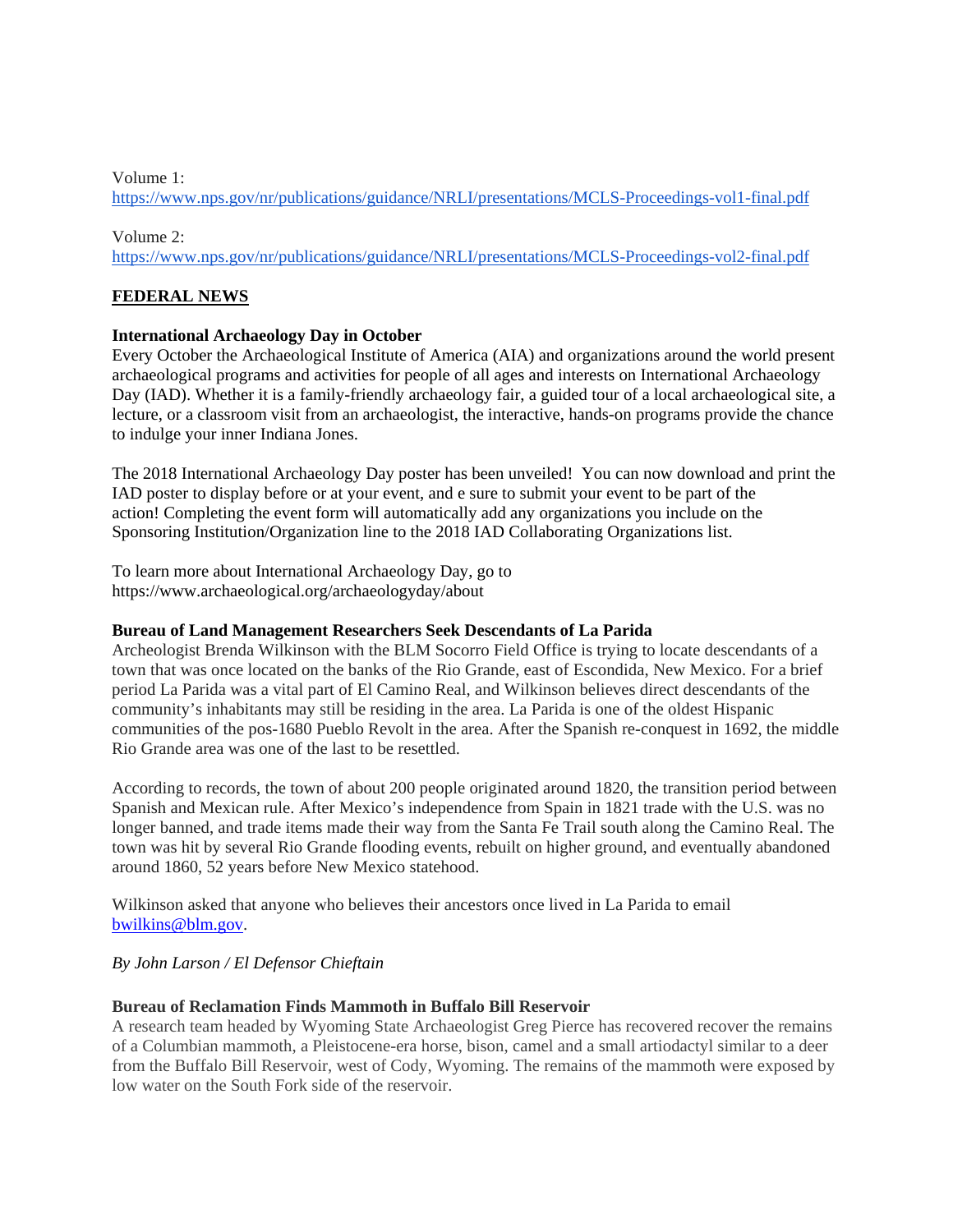The Wyoming Society of Professional Archaeologists donated money for a radiocarbon date, but the test failed. The team would like to have a large piece of femur for the test material, but the team only recovered portions of the vertebral column, dorsal spines and ribs. Should the team find evidence of human-influenced mortality — including charred bones or cut marks — the Marquette mammoth site, as the remains have been named, would be one of less than 20 such sites ever discovered; three of those sites have been discovered in Wyoming.

If cultural evidence is found, it's likely the team will return to the reservoir to dig for more evidence. The site was secured under riprap and scree and is currently many feet under water in the reservoir. The Bureau of Reclamation owns the site, which lies within Buffalo Bill State Park.

### *From story by Mark Davis Powell, Wyoming News Exchange*

#### **Bureau of Land Management Opposes Allegations of Posting Sensitive Archeological Data**

A recent incident involving an unredacted 77-page archeological resources report the BLM posted about southern Utah sites illustrates the agency's delicate balancing act that pits artifact protection against the public's right to know. As first reported by the online publication *Reveal* (and summarized in the July NPS Archeology E-Gram), the report describes about 1,300 known archeological sites within 43 parcels the agency auctioned last March for oil and gas leases in Grand and San Juan, Utah, counties. While it did not provide location coordinates for the sites, it did give enough information to make archaeologists and historic preservationists nervous.

The document contained sufficient detail to potentially help looters who know what to look for, said Josh Ewing, executive director of the Bluff-based conservation group Friends of Cedar Mesa. Ewing noticed the document online in February while preparing a formal protest to the lease sale. At the time, Ewing and other historic preservationists were challenging the BLM's official finding that oil and gas leasing in this area could be managed in a way to avoid damaging the known rock art, structures and other cultural resources. He alerted the BLM about his concerns. Although the agency notes the report was not posted by mistake, the agency did swap it out March 5 with a redacted version. Ewing and others still see the posting as a "mistake" and expressed gratitude the BLM "corrected" it.

The Utah SHPO doubts the report put any sites in imminent danger, "but it was more specific that we are comfortable with," said spokesman Josh Loftin. "It wasn't up there long at all. It's not findable anymore." The Salt Lake Tribune downloaded an unredacted version from the BLM's land-planning website while preparing a story on the controversial lease sale, which covered archeologically rich lands east of Blanding at Montezuma Canyon and Alkali Ridge.

The original document detailed each parcel, giving brief descriptions of documented sites within, from "lithic scatters" to "PIII habitation." It details how many recorded sites are in each parcel; the amount of acreage and percentage of the parcel that has been surveyed for cultural resources; the number of sites eligible for listing on the National Register; and the number of sites within a half-mile of the parcel. The redacted version blacks out much of this information, as well as references to important sites, such as the Sprit Dog Great House, located in one of the 43 lease parcels.

BLM archaeologists were simply heeding agency policy when they posted the unredacted version, a decision that came after careful consideration, according to BLM spokeswoman Kimberly Finch. The regulation the BLM referred to is located at 36 CFR Part 800.5(c)(2)(i) *Disagreement with finding,* which states that the agency should concurrently notify all consulting parties that a disagreement with the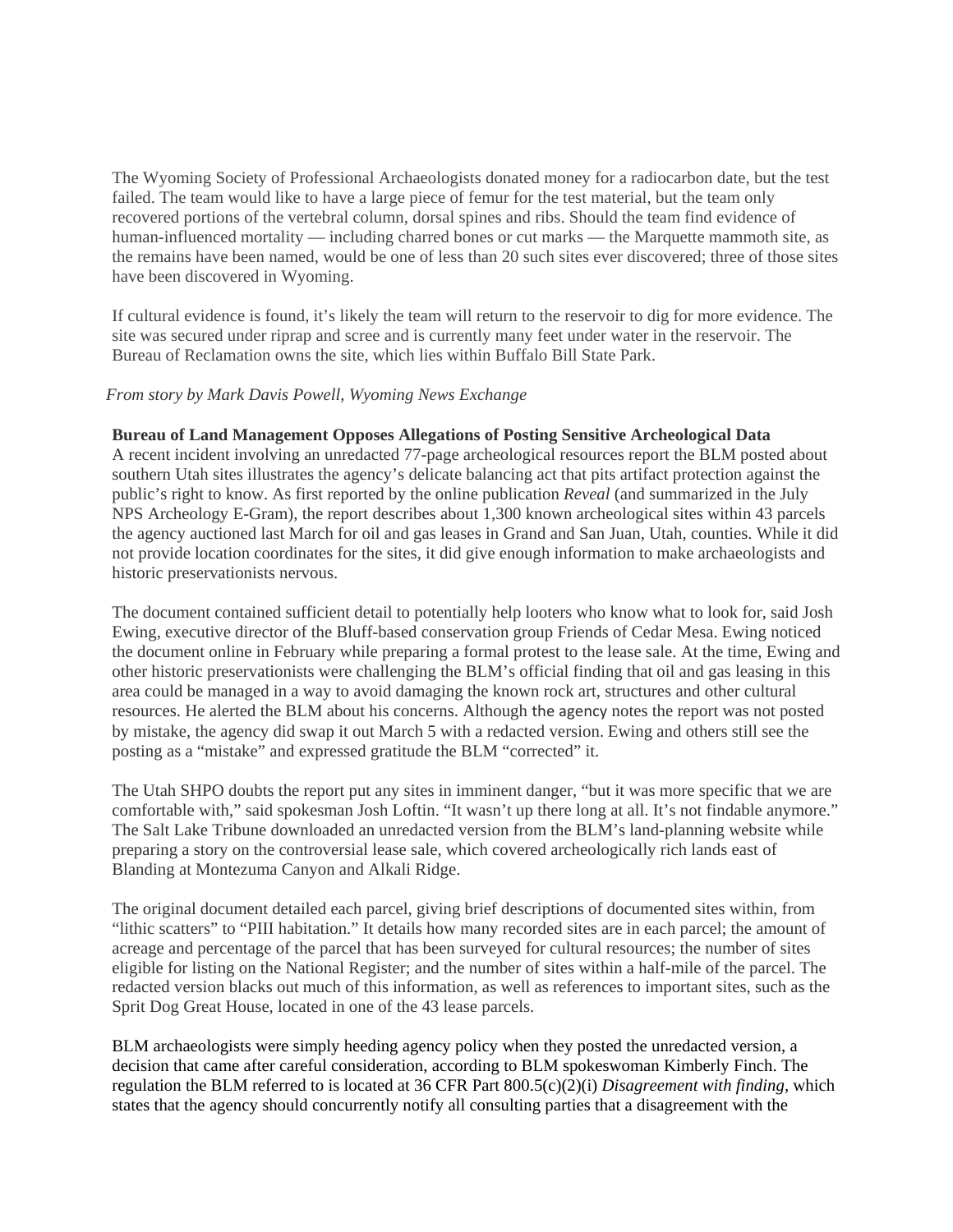agencies finding has occurred and that the submission documentation is made available to the public. Many agencies are not aware of this provision in the regulations.

"The BLM did not mistakenly post protected archaeological site information for the lease sale," she wrote in an email. "We are required by regulations to publicly share Section 106 documentation when there is a known disagreement with the agency's finding of no adverse effect."

Southwest Archeology's Bill Doelle agreed the unredacted report would probably not serve as a "treasure map" but wondered if the agency made a rushed decision in posting it. He noted the BLM is generally a reliable steward of archaeological data and avoids releasing information that could direct looters to artifacts. "The BLM is totally by the book with what someone else reveals," Doelle said. "Archaeologists often get dinged for releasing too much informant on a site. What is frustrating is that there is so much information on the internet. You have to be a lot more careful these days than when reports were hidden away in a library."

### *From story by Brian Maffly, Salt Lake Tribune*

### **Joint Mexico-US Exploration Project Searches for Ships Sunk by Cortés**

Archeologists from Mexico and the U.S. have begun exploring the Gulf of Mexico to search for ships sunk by Spanish conquistador Hernán Cortés five centuries ago. Led by Dr. Roberto Junco, head of the Underwater Archaeology Department at the National Institute of Anthropology and History (INAH), the binational team is combing a 10-square-kilometer area of seabed off the coast of Actopan, Veracruz. The area being explored lies off the coast of Playa Villa Rica, a beach located about 75 kilometers north of the port city of Veracruz. Archaeologists Frederick Hanselmann from the University of Miami and Christopher Horrel of the United States Bureau of Safety and Environmental Enforcement are also participating in the project.

In 1519, Cortés scuttled 10 of the 11 ships that arrived in Mexico to ensure that the men under his charge would have no way to return to Cuba and would follow him on his expedition inland. The 11th ship was sent back to Spain to relay news of Cortés' plans.

"We know from documents, such as [Cortés's] letters of relation [to Charles V, Holy Roman Emperor] and other sources like [conquistador] Bernal Díaz del Castillo's account that Cortés didn't burn his ships," Junco said. "That's a myth created from references to ancient Greece. Rather he took everything from them that could be useful to him and then he punctured their hulls to sink them and eliminate the possibility that some of his troops might mutiny."

The team is using a magnetometer and a side-scan sonar, among other technologies, to aid the search project, which was made possible through a grant from the National Geographic Society.

#### **Changes at the Advisory Council on Historic Preservation**

After nearly 40 years with the Advisory Council, Charlene Vaughn has retired from the position of Assistant Director for the Federal Permitting, Licensing and Assistance Section (FPLAS). Jaime Loichinger will serve as Acting Assistant Director for FPLAS. Jaime has been a Program Analyst with the ACHP since 2010, working with a variety of assistance agencies on issues such as disaster recovery, affordable housing and tribal consultation. She will act for the next 90 days while the ACHP works to identify a new permanent Assistant Director within FPLAS.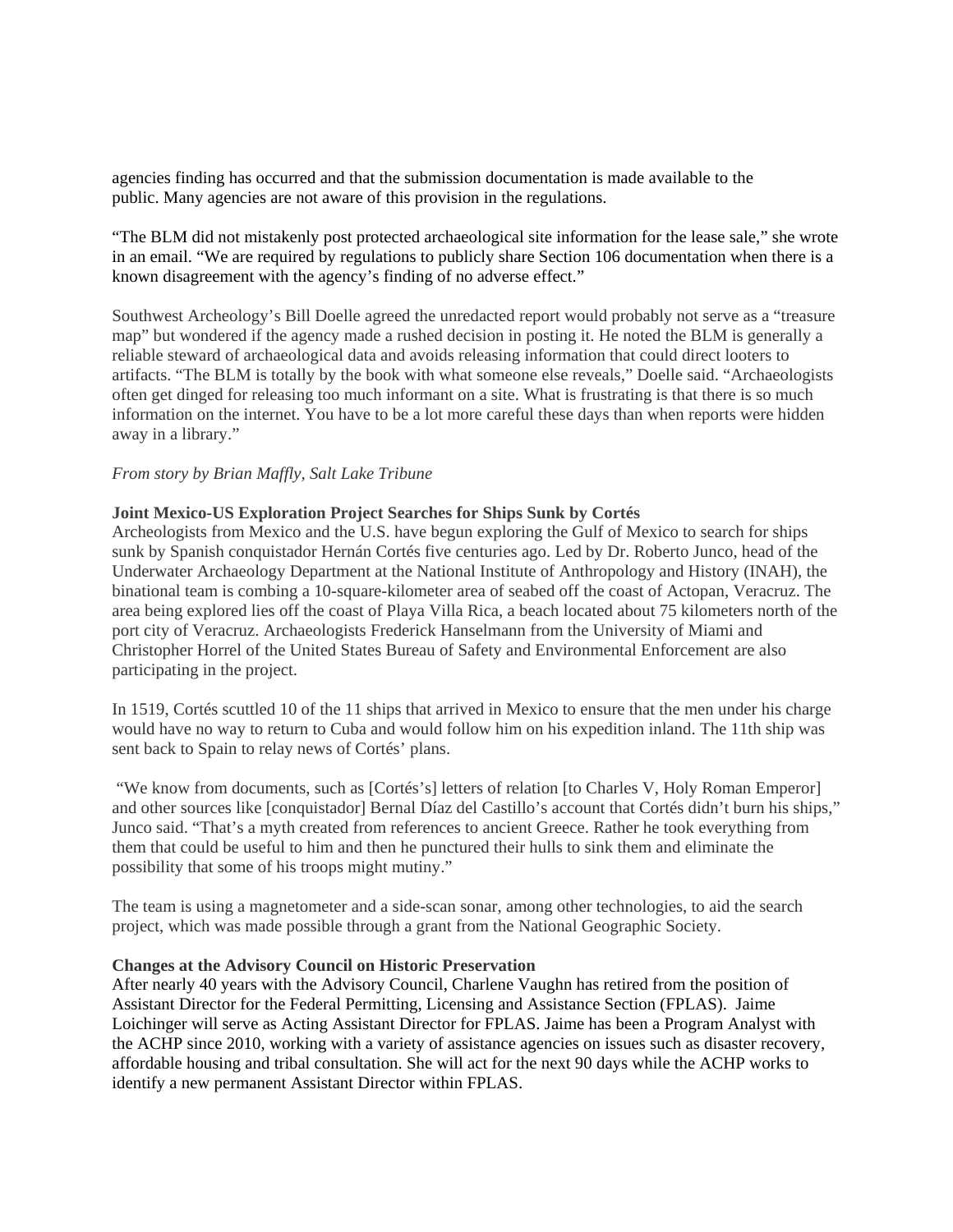In the interim, if you have any questions regarding the activities of FPLAS, Jaime can be reached at (202) 517-0219, or via email at [jloichinger@achp.gov.](mailto:jloichinger@achp.gov)

## **GRANTS AND TRAINING**

#### **National Park Service Park NAGPRA Program Offers Assistance!**

*Park NAGPRA Office Hours/Ask the Expert: September 19, 2018 2:00 – 3:00 EDT* No specific topics are planned for this hour. Instead, bring your questions about any NAGPRA issue and put them to the Park NAGPRA program manager. Submit questions in advance using the registration form.

[Register](https://docs.google.com/forms/d/e/1FAIpQLSd1Vi-eHVMts5BN4DF58ZGnaUmp2WQ7BhyjxE6pScO7gAPteg/viewform?c=0&w=1) by Friday, September 14, 2018.

**Contact:** Mary S. Carroll, Chief, NPS Park NAGPRA Program, [mary\\_carroll@nps.gov](mailto:mary_carroll@nps.gov)

# **Advanced 3-D Imaging and Morphometrics for Archeology**

15-18 October 2018, Tucson, AZ

This four-day event will include lectures, a hands-on practicum, data analysis demonstrations, and discussions of best practices and data curation. The workshop will share and discuss the latest uses of 3D imaging of archeological artifacts to improve utility and precision of analyses that employ 3D data to assess morphological variation. Discussions will cover topics related to digital curation and public archeology, where the utility of 3D scans reach beyond traditional analyses.

Location: Arizona State Museum, Conservation Lab, Rm. 125. 1013 East University, Tucson, AZ. Lodging: Marriott Tucson, University Park. (520) 792-4100, [880 East Second, Tucson, AZ](https://maps.google.com/?q=880+East+Second,+Tucson,+AZ&entry=gmail&source=g) Group Code: **[Book your group rate for NCPTT National Park Service](http://r20.rs6.net/tn.jsp?f=0012r8ZbUwkfhVwGgkGEqofpcga75_tdmP78ajJhC9qwamCQuroD95zKBL1BfhWGQ14Y0z5r3cDt2odS8vOa40oEupKp5heMEE7IY-oR_Sh209vA70ko0D4oB1930E3v7cGVs-J0ngiZfgtiZBV6flAUHb_oOU5Qg5_JK67gLAXPXtbxBqp6ZQ7skL0sTBkgYL1bK8hmon37fJY3JK4F_uiPD53ua-28baC4yRUXGQ2N7tzrpquMbEhpT2CWELSfCrDgTGnPPR0X8eRjLh-YS-eBSwFwqJzNSalUNSIk0A-IJxkK2MReoeGuw4oDybUKDgzokvDE2Tvi7My3Wr4dzuXqnoQGCTAaqfUIS-yHSwl0DRoIJQu1Gw-jaYs-NnhJBg7DyyQ3oaRbAm9r8sRnxt8T138sJywPJHDgL3YrHo3NcrOuVi62Z5E21LgEwoA8QQNksJ4VUYsaW-z0BM9L3edO0ToOxZH6SfyMJo2qkhxbKWOzb9FzEWvjXUz6WoWs2BO9hqQtFRWUwdaBEAyG8f2b3bFnKri1Sy4&c=OI8V_IQZ5j7lAn5QfpD--DH3ZxiIDpFaWLAZEmxq0gfDu4EJiQfMDA==&ch=evZf-51BlqhDhE1EvHVFxQp3cCekIzT55KWdObIRMLVsbPf6ESmf9g==)** Room Rate: \$93 plus taxes. Bring your tax exempt form if you are eligible. Cut-off date for reservations is September 13, 2018 Cost: \$500 Regular/\$250 Student

#### **Archeological Resources Protection Act (ARPA) for Archeologists**

This dynamic and interactional class is taught by highly experienced instructors including an NPS archeologist and special agent. You will learn about the nexus between ARPA and related cultural resource (and some natural resource) laws, including NAGPRA, NHPA, and SURPA. This class affords the opportunity to explore different ways of using ARPA embracing other disciplines within cultural resource management. Immediacy of the course content to actual Midwest Region parks will be highlighted by case studies to underscore the relevancy of the curriculum.

After you complete the ARPA course, you should be able to articulate ARPA to lay and professional audiences; articulate and utilize the elements of ARPA; articulate and utilize the three costs and values associated with ARPA; understand the steps required to utilize evidence and data to generate a Resource Damage Assessment; testify in court in support of prosecution.

#### Date: November 26-30, 2018

Location: National Conservation Training Center, Shepherdstown, WV

Who Should Attend: This class is developed for cultural resource professionals, including archeologists, architects, and curators. All with similar interests and responsibilities are welcome to apply. Tuition: There is no tuition for the workshop. Travel for NPS staff is paid by the benefiting account.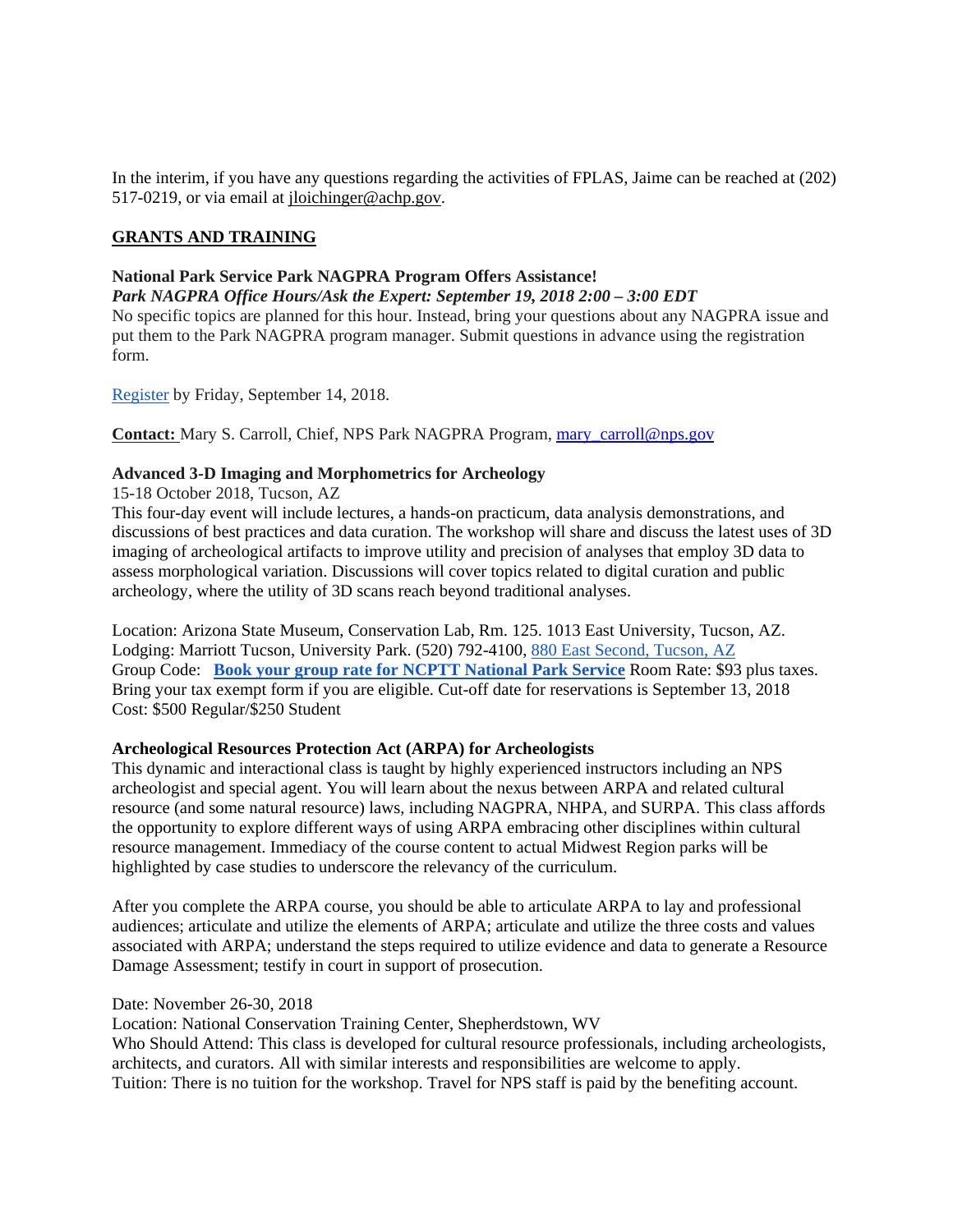### To Register: Go to DOI Learn at:

https://gm2.geolearning.com/geonext/doi/scheduledclassdetails4enroll.geo?&id=334672. If you are selected to participate in the class, you will be notified in early October.

# **Contact:** Caven Clark at (870)365-2790 or caven clark@nps.gov

### **National Park Service African American Civil Rights Grants Application Open**

The NPS State, Tribal, Local, Plans & Grants Division is now accepting applications for \$13 million in funding for the 2018 African American Civil Rights (AACR) grant program. These competitive grants support the survey, documentation, interpretation, and preservation of sites that are associated with the African American struggle to gain equal rights in the 20th century.

Eligible applicants are federally recognized Indian Tribes, Alaska Natives, Native Hawaiian Organizations, States and Territories, Local Governments, and nonprofit organizations. Matching funds are not required, but may be considered as part of the evaluation process.

Types of eligible projects include survey, inventory, documentation, interpretation, education, architectural services, historic structure reports, preservation plans, and physical preservation projects.

To apply, head to [grants.gov](https://l.facebook.com/l.php?u=http%3A%2F%2Fgrants.gov%2F&h=AT0e7iF5H9XaYgCSW2Z-fEyJ4b3dx7vIqC-DQLSoFJyGXux1KM1CgEX2ppGjciQG4LgLthbgyzwEOZiaX5-RpzwAHjf5mpOdeEqC2a4I4b7i0W_xszKrwH95OrJXVrjn_VTUKpvVRsChlE2tDAf0-Wn0FON9VeInYRFi0YJm) and search for Funding Opportunity Numbers: [P18AS00485](https://www.grants.gov/web/grants/view-opportunity.html?oppId=308042) for Preservation projects, [P18AS00484](https://www.grants.gov/web/grants/view-opportunity.html?oppId=308041) for History projects, or African American Civil Rights (AACR) Grants. The deadline is October 8, 2018 at 11:59 PM ET. Read the Notice of Funding Opportunity (NOFO) under each opportunity number for more details.

**Contact**: 202-354-2020 or [preservation\\_grants\\_info@nps.gov](mailto:preservation_grants_info@nps.gov)

# **Archeological Violation Investigation Class**

Northland Research, Inc. is offering Archaeological Violation Investigation Class in Tahlequah, Oklahoma, October 16-18, 2018. The class is sponsored by the United Keetoowah Band (UKB) of Cherokee Indians. The class will be held at the UKB Education Building in Tahlequah. The classes are open to all federal, tribal, state and other government agency law enforcement officers, managers, cultural resource staff, archaeologists and prosecuting attorneys. The investigation class has been determined to meet USDA Forest Service Law Enforcement & Investigations ARPA training requirements.

Northland's three-day class provides training on all aspects of the investigation and prosecution of archeological crimes. Instructors for the class are archeologist Martin McAllister, archeologist Brent Kober and investigator David Griffel who is a recognized national expert in this area of law enforcement. Topics covered in the class include overview of archeological resource crime; the looting, collecting and trafficking network; ARPA and other federal statutes; archeological crime scene investigation, damage assessment, and crime factors; archeological crime investigative methods and damage assessment methods; and archaeological violation case studies

The class tuition fee is \$600.00 per person. The registration deadline for the classes is September 14, 2018.

**Contact:** To register for the class, contact Sheila Bird - phone: 918-207-7182, email: sbird@ukb-nsn.gov and make arrangements for payment of the class tuition fee.

#### **American Battlefield Protection Program 2018 Planning Grant Awards**

The NPS American Battlefield Protection Program has awarded 20 grants, including 13 archeological projects, totaling \$1.043 million to assist in the preservation and protection of American battlefield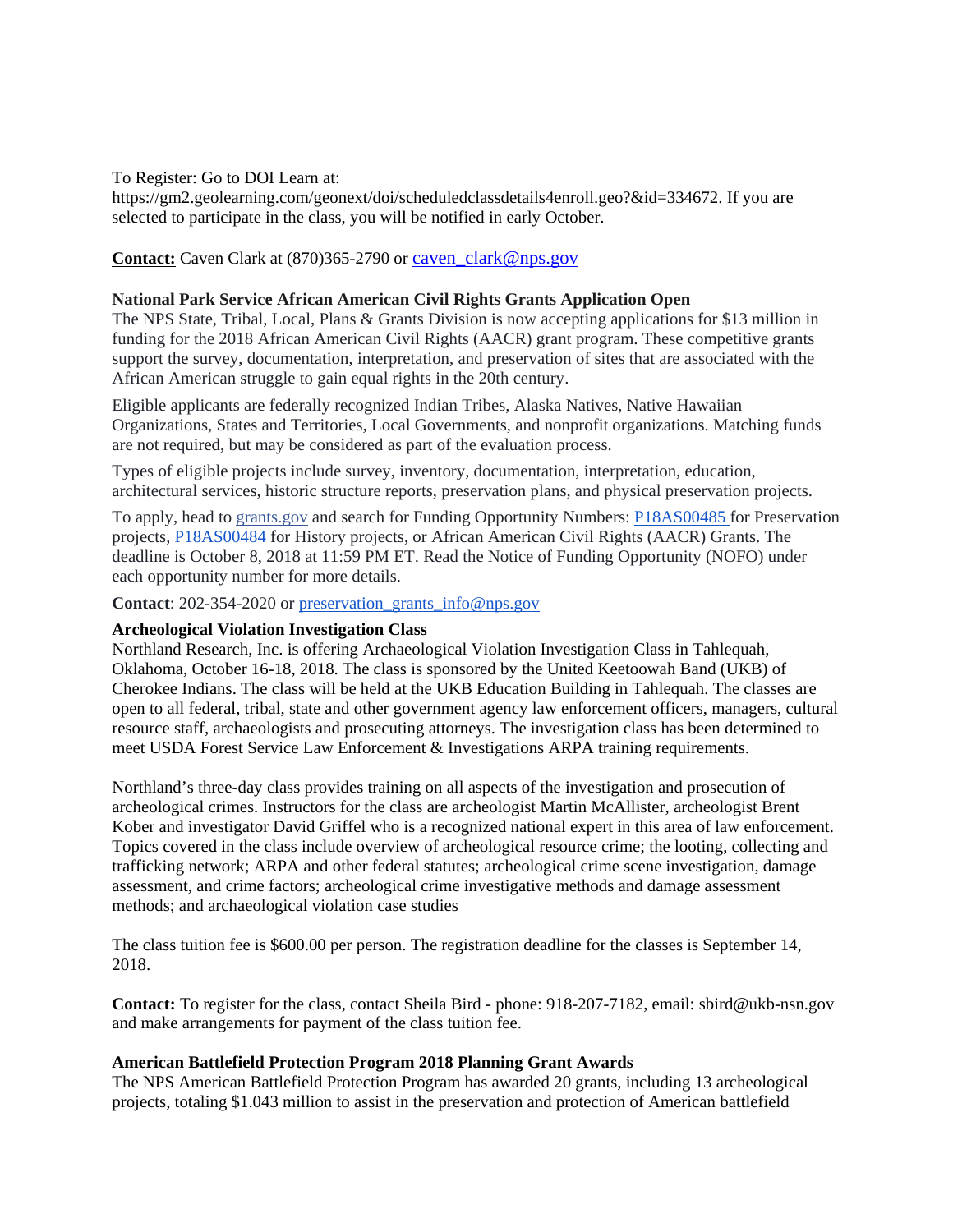lands. This year's grants provide funding for projects at endangered battlefields in 13 states. Archeological grants include:

# *Pechanga Band of Luiseno Mission Indians, California - \$39,000.00*

This project will research and document the 1846 Temecula Massacre. The massacre was the result of the Battle of San Pasqual, the bloodiest conflict in California during the Mexican-American War. The ambush resulted in the killing of reportedly 100 Luiseño/Temecula Indians.

# *Stonington Historical Society, Connecticut - \$52,000.00*

This project will document the Battle of Stonington through archeological and historical survey. The Battle of Stonington, the last time the British fired a shot in New England, was a psychological boost to U.S. troops as the British were unable to meet their objective of capturing the town of Stonington.

# *Gulf Archaeology Research Institute, Florida - \$74,000.00*

This project will identify, recover, and record historic, ethnohistoric, and archeological data related to Chucochatti Town, the largest and oldest known Seminole town which played a vital role in the Second Seminole War (1835-1842).

# *Preservation Maryland, Maryland - \$51,000.000*

This project will inventory the historic resources and cultural landscape of Fort Tonoloway and conduct military terrain analysis (KOCOA). Fort Tonoloway was constructed in the summer of 1755 by the retreating expeditionary force under the defeated British General Edward Braddock after he attempted to capture the French held Fort Duquesne (modern day Pittsburgh) during the French and Indian War. *University of Mississippi, Mississippi - \$60,000.00*

This project will identify two Natchez Indian forts and two mounds that served as firing positions during the 1730 French siege of Grand Village, the Natchez Indian's principal town. The battle marked a major turning point in relations between the Natchez and the French in the Lower Mississippi.

# *Regents of the University of New Mexico, New Mexico - \$56,000.00*

This project will complete boundary determinations for the Vásques de Coronado Battlefield using geophysical survey and metal detection. This project will afford the opportunity to learn more about late medieval European warfare technology, Mexican Native weaponry, and Puebloan defensive artifacts. *Hudson Crossing Park, Inc., New York - \$45,000.00*

This project will conduct a battlefield inventory to identify the sites and key military terrain features of arts of the Saratoga Siege battlefield not previously studied, including Stark's Knob and Burgoyne's Bridge of Bateaux. After the Battle of Saratoga, British forces attempted to make an escape by passing between Stark's Knob and the Hudson River but American forces occupied Stark's Knob and prevented the retreat of the British.

# *Fort Plain Museum, New York - \$50,000.000*

This project will collect and interpret data from the Battle of Stone Arabia to locate the areas of conflict and better define the boundaries of the battlefield. The 1780 raids on the Mohawk frontier were part of a British strategy to depopulate the Mohawk Valley.

# *The Research Foundation for the State University of New York, New York - \$68,000.00*

This project will conduct a historical and military terrain analysis of the Fort Bull Battlefield to identify key terrain features using geophysical and archeological methods. The battle was the first major raid against the British in the strategically important Oneida Carry during the French and Indian War.

# *The LAMAR Institute: New York - \$60,000.00*

This project will conduct a historical and archeological study of the Revolutionary War sites of Setauket, Fort Franklin, and Fort Slongo on Long Island. Setauket, Fort Franklin, and Fort Slongo all played major roles as Loyalist force strongholds and were settings for the slow elimination of Loyalist control of Long Island by the Continentals between 1777 and 1781.

*Ball State University: Ohio - \$75,000.00*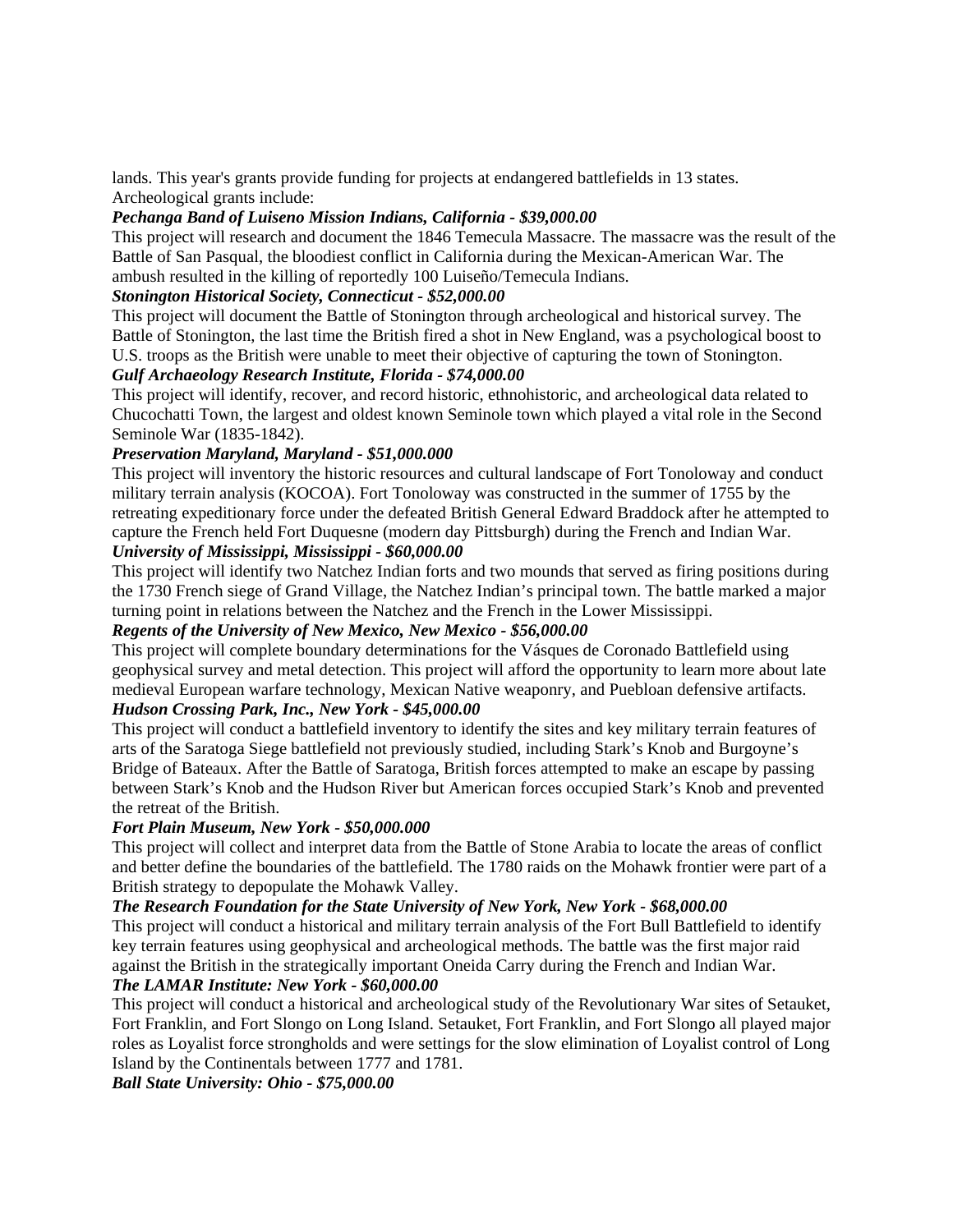This project will use historical research and archeological survey to delineate the boundary for the Battle of Peckuwe, the largest Revolutionary War conflict west of the Alleghenies. The battle resulted in the Shawnees' forced removal after the attack of General George Rogers Clark and the Kentucky Militia. *City of Cayce, South Carolina - \$23,000.00*

This project will document and map the Battle of Congaree Creek Battlefield. Confederate General George Dibrell's dismounted cavalry brigade manned a system of earthworks using the natural barrier of the Congaree Creek to attempt to impede Union General William T. Sherman's approach.

# *Gloucester County, Virginia - \$39,000.00*

This project will conduct a battlefield survey to discover the extent of the Hook battlefield. Lauzun's French Legion along with members of the Virginia militia, refused access to the British of the strategically important Gloucester Point. Without much needed food and supplies, the Battle of the Hook played a role in Lord Cornwallis' surrender at Yorktown sixteen days later.

The American Battlefield Protection Program funds projects conducted by federal, state, local, and tribal governments, nonprofit organizations, and educational institutions. The ABPP's mission is to safeguard and preserve significant American battlefield lands as symbols of individual sacrifice and national heritage. Since 1990, the ABPP and its partners have helped to protect and enhance more than 100 battlefields by co-sponsoring 600 projects in 42 states and territories.

# *by Emily Kambic, American Battlefield Protection Program*

# **SLIGHTLY OFF TOPIC: New Spanish Site in Kansas**

Donald Blakeslee, archeologist at Wichita State University, may have located Etzanoa, home to perhaps 20,000 people between 1450 and 1700. Blakeslee became intrigued by Etzanoa after scholars at UC Berkeley retranslated in 2013 the often muddled accounts by conquistadors of forays into what is now Kansas. The new versions are more cogent, precise and vivid.

Using these freshly translated documents and high tech equipment, Blakeslee believes that he has identified the location of the thatched, beehive-shaped houses that ran for at least five miles along the bluffs and banks of the Walnut and Arkansas rivers. Blakeslee says the site was the second-largest settlement in the country after Cahokia in Illinois.

Francisco Vazquez de Coronado came to central Kansas in 1541. He found Native Americans in a collection of settlements he named Quivira. In 1601, Juan de Oñate led about 70 conquistadors from New Mexico into south-central Kansas in search of Quivira. According to Spanish records, they encountered a tribe called the Escanxaques, who told of a large city nearby. The Indians called it Etzanoa.

A delegation of Etzanoans met them. It was a friendly encounter until the conquistadors decided to take hostages, which prompted the entire city to flee. Oñate's men searched the settlement, counting 2,000 houses that held 8-10 people each. Gardens of pumpkins, corn and sunflowers lay between the homes.

The Spaniards could see more houses in the distance, but they feared an Etzanoan attack and turned back, but were ambushed by 1,500 Escanxaques. The conquistadors battled them with guns and cannons before withdrawing back to New Mexico. French explorers arrived a century later but found nothing. Disease likely wiped out Etzanoa, leaving it to recede into legend.

Blakeslee enlisted the help of the National Park Service, which used a magnetometer to detect features that looked like homes, storage pits and hearths. Relying on descriptions from the conquistadors, he